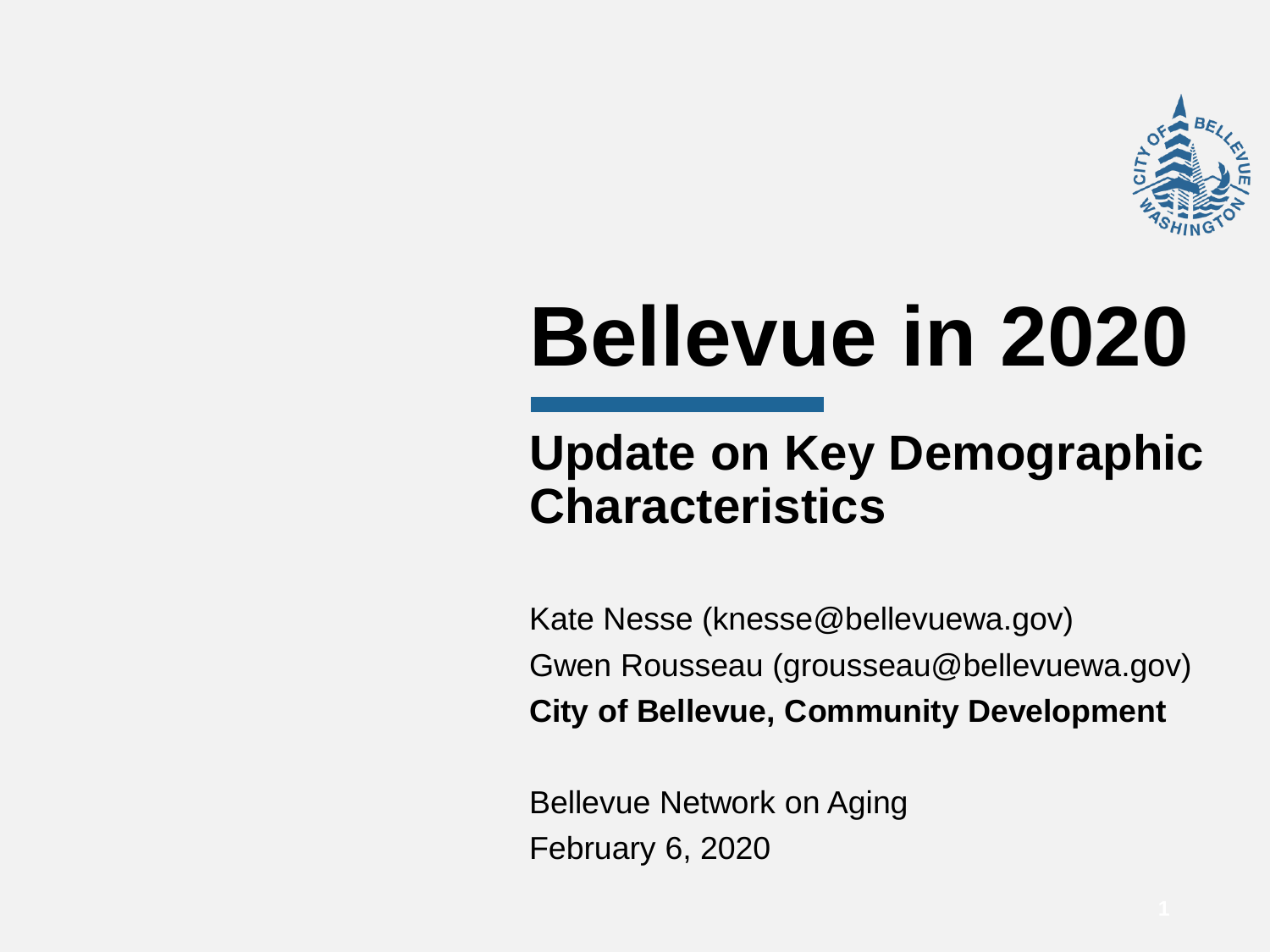

# **Agenda**

- 1. Background
- 2. Economic Expansion & Hidden Human Capital
- 3. Income Inequality
- 4. Changing Residential **Character**
- 5. Collecting Accurate Data in the 2020 Census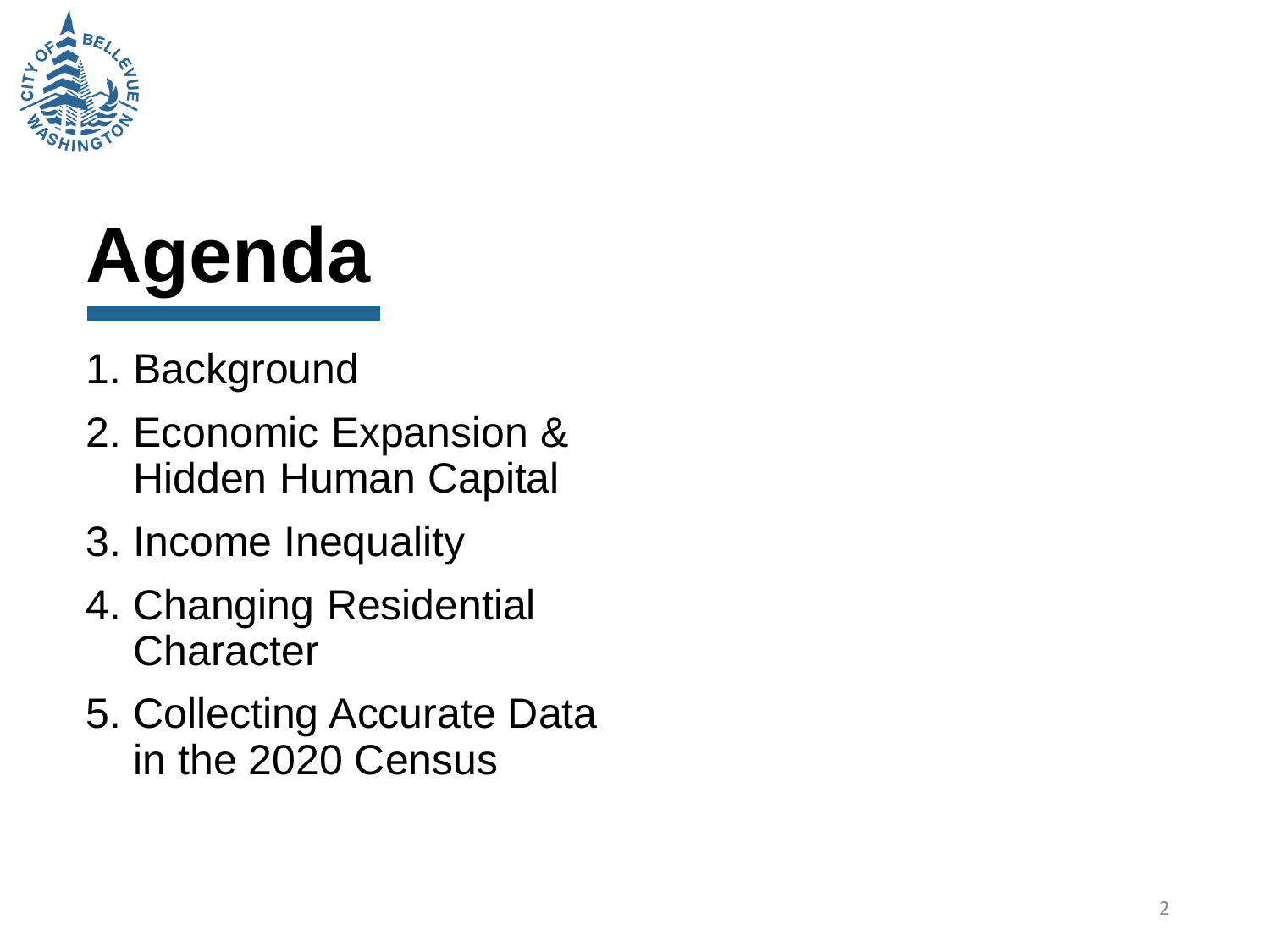

## **Background**

Puget Sound Region: **2.75%**  of national population growth

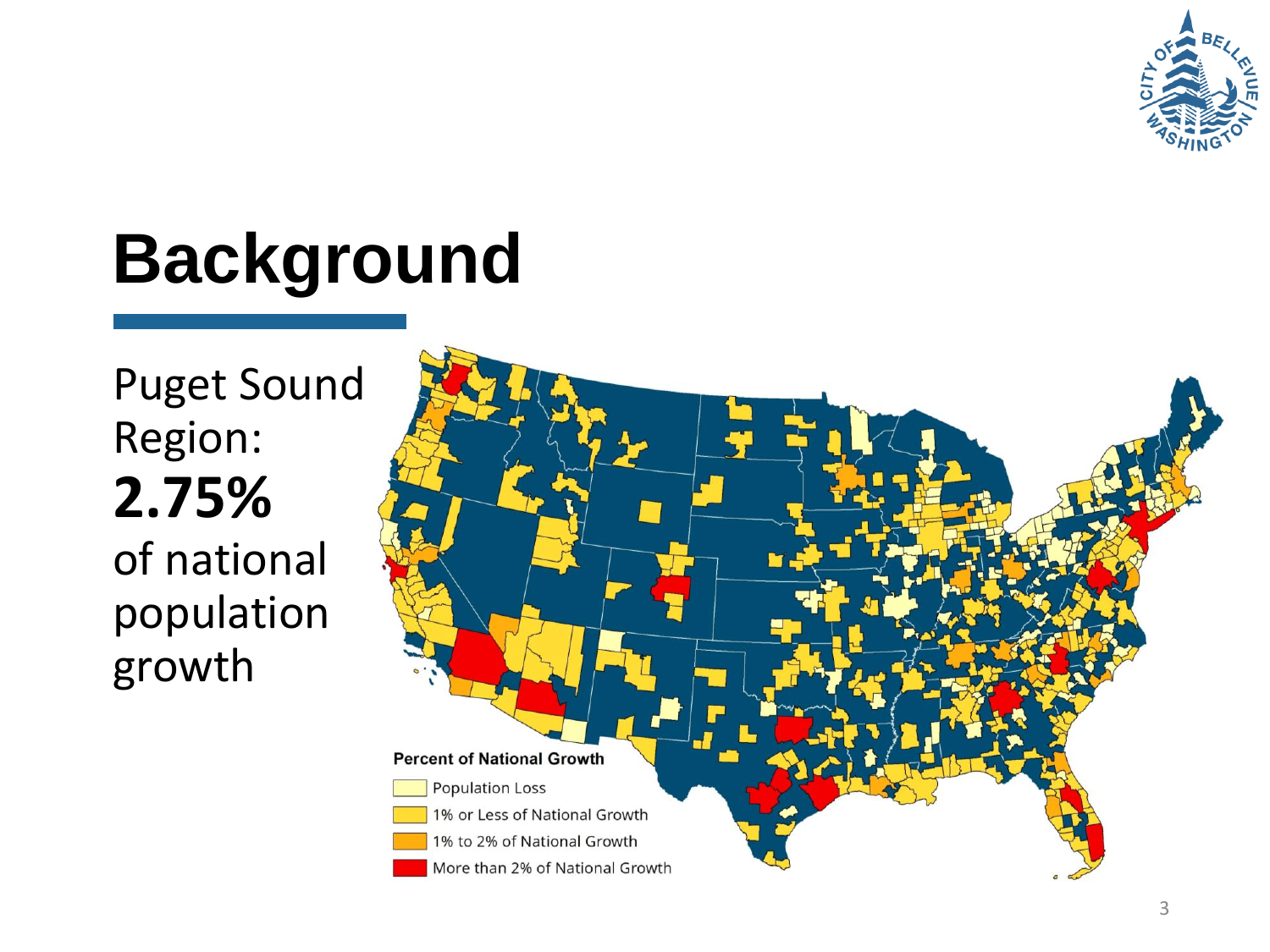#### **Economic Expansion: Perspective on growth**



Jobs grew by **18%**  but population grew by only **14%**

Implications:

- Longer commutes
- Higher housing prices



Source: Office of FInancial Management. 2019. April 1 Housing Units, Washington State; Puget Sound Regional Council. 2019. Special Tabulation of Total Population; City of Bellevue. 2015. Comprehensive Plan.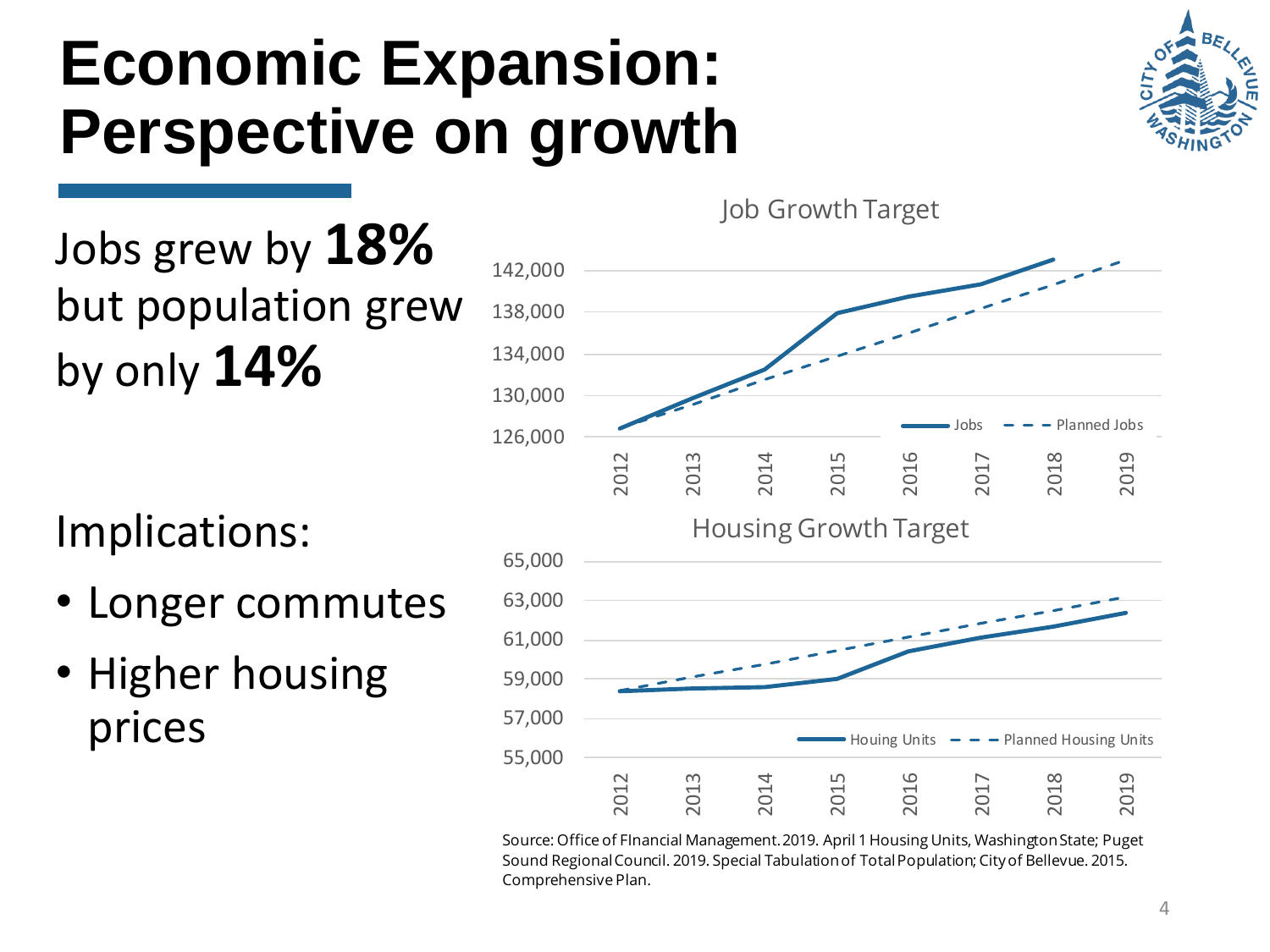### **Economic Expansion: Many H1-B visa recipients**



**1,296** accepted H-1B visa applications from companies headquartered in Bellevue (2018)

#### **Washington's Largest H1-B Visa Applicants**

| <b>Company (location)</b>  | 2018  |
|----------------------------|-------|
| Amazon (Seattle)           | 6,255 |
| Microsoft (Redmond)        | 4,471 |
| T-Mobile (Bellevue)        | 318   |
| Expedia (Bellevue/Seattle) | 287   |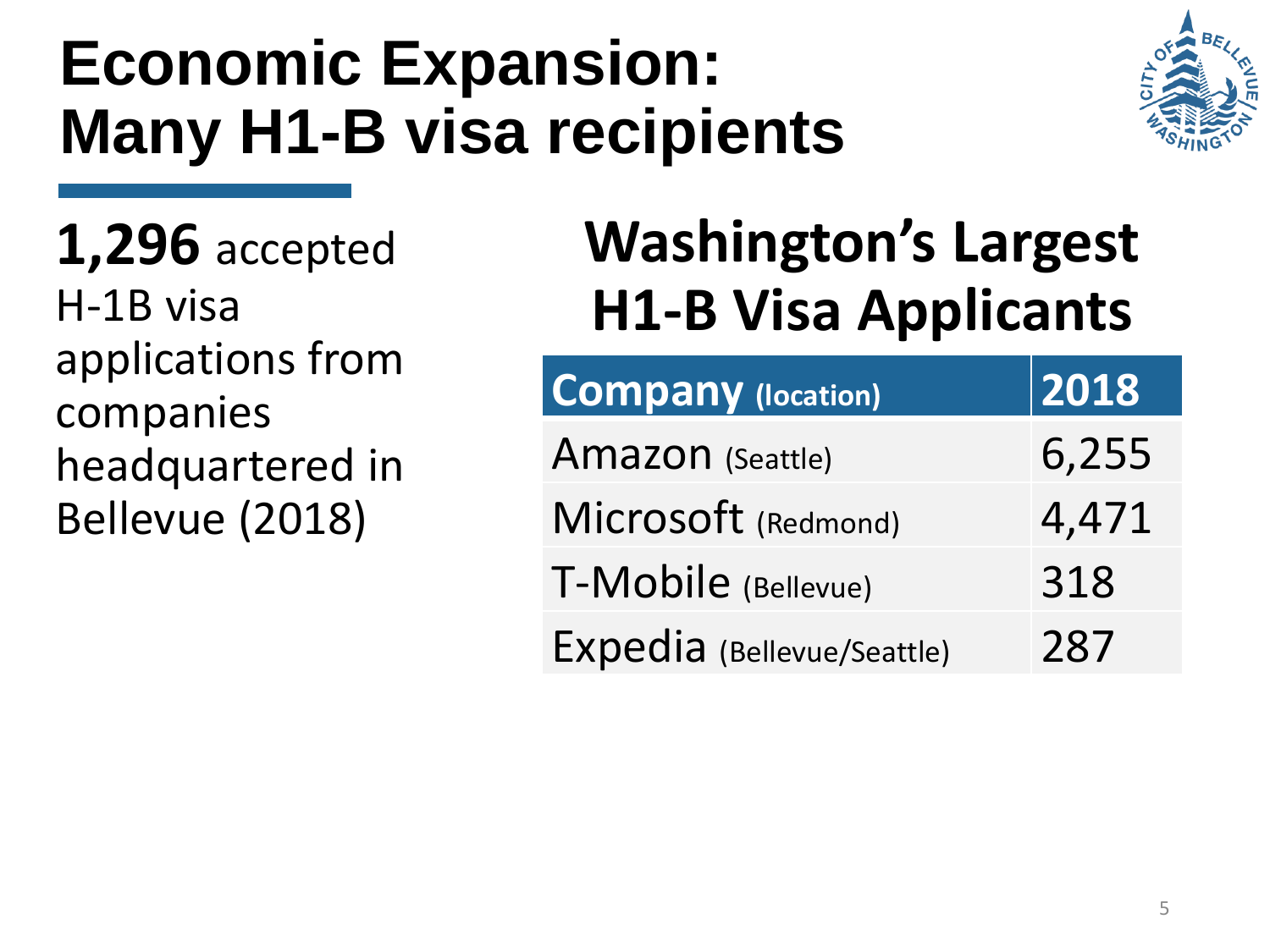#### **Economic Expansion: Many H1-B visa recipients**



Implication:

• Highly capable population cannot work due to immigration issues





Source: Integrated Public Use Microdata Sample. 2018 American Community Survey (1-year estimates), published by University of Minnesota.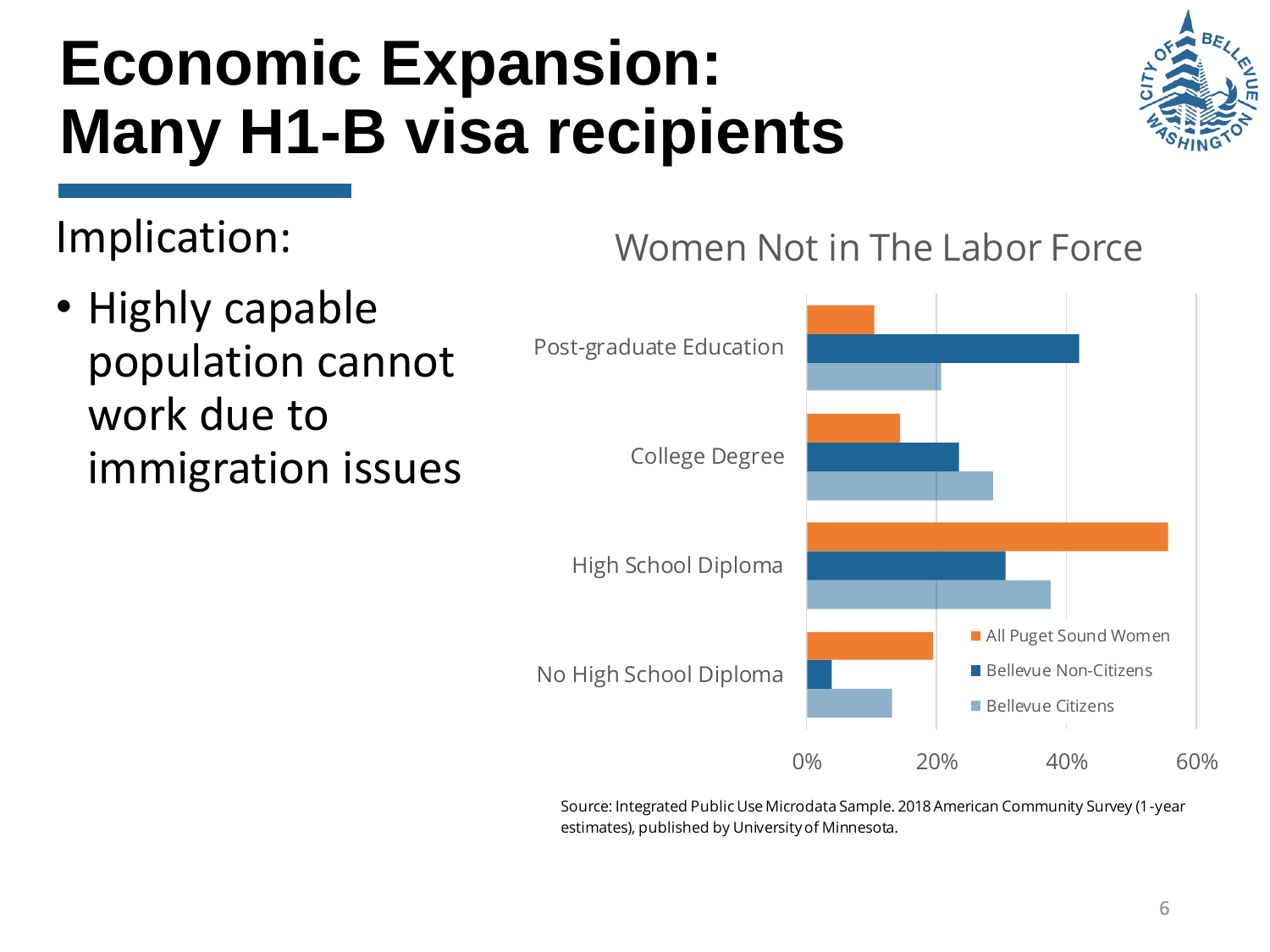### **Income Inequality**



**28%** increase in the gap between the average household income for the **top 20%** and the **bottom 20%** of households (2010 -2018)



Source: US Census Bureau. 2010-2018 American Community Surveys (1-year estimates), table B19081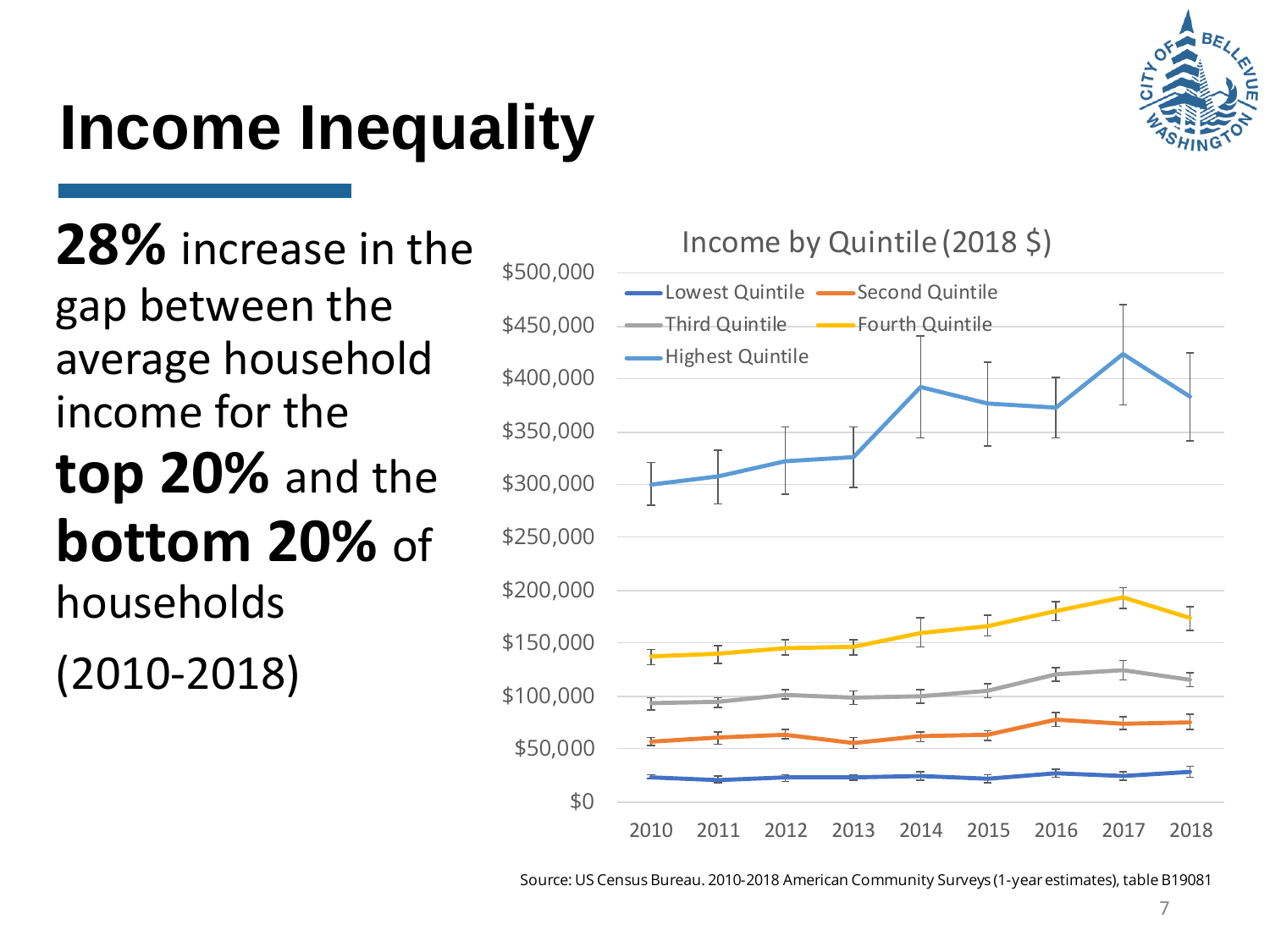## **Income Inequality**



**45%** of households with total income under full time minimum wage (\$28,080) support more than 1 person

Implications:

• There is substantial financial need in Bellevue

#### **Households with Total Income Below Full Time Minimum Wage**

**Employment Status of** 

#### **Household Head**

- Employed 30% Unemployed 0.5%
- Not in Labor Force 70%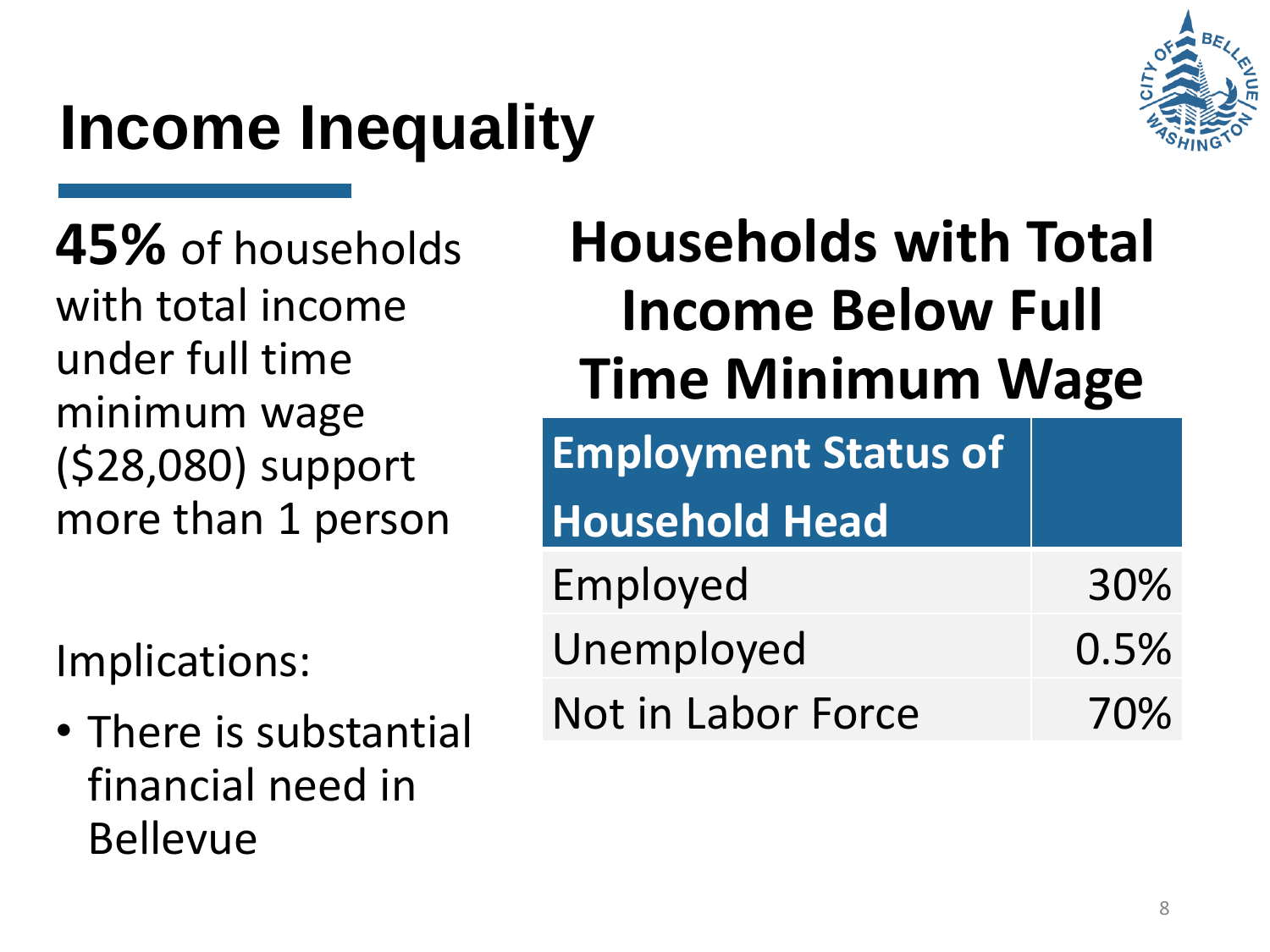### **Residential Character: Multi-Family Now Studios & 1 Beds**

**34%** increase in small homes



US Census Bureau. Integrated Public Use Microdata Sample. 2013-2017 ACS, 5% sample.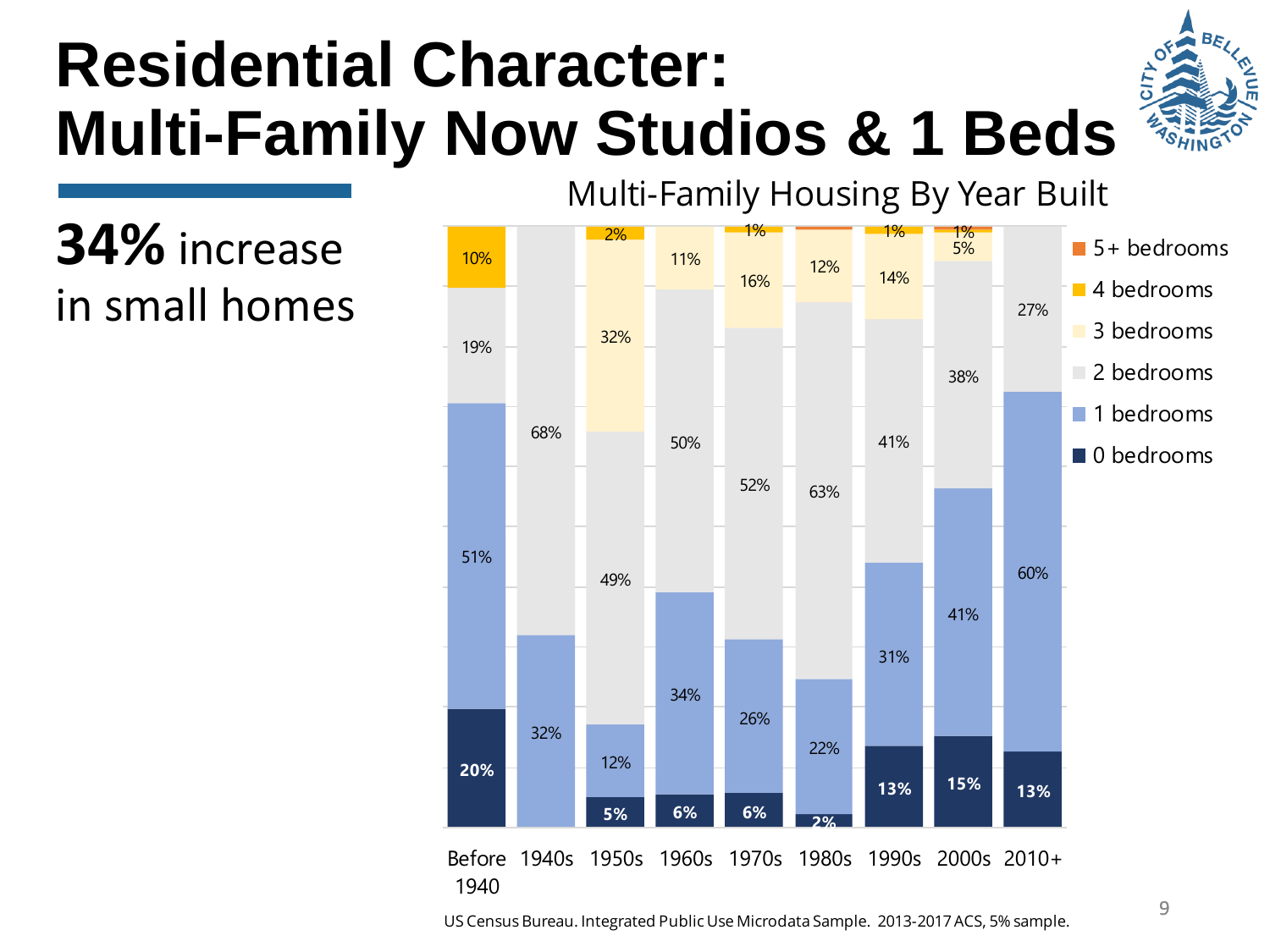### **Residential Character: Single-Family Homes Get Bigger**

**2%** decrease in family-size homes

**27%** increase in very large homes



US Census Bureau. Integrated Public Use Microdata Sample. 2013-2017 ACS, 5% sample.